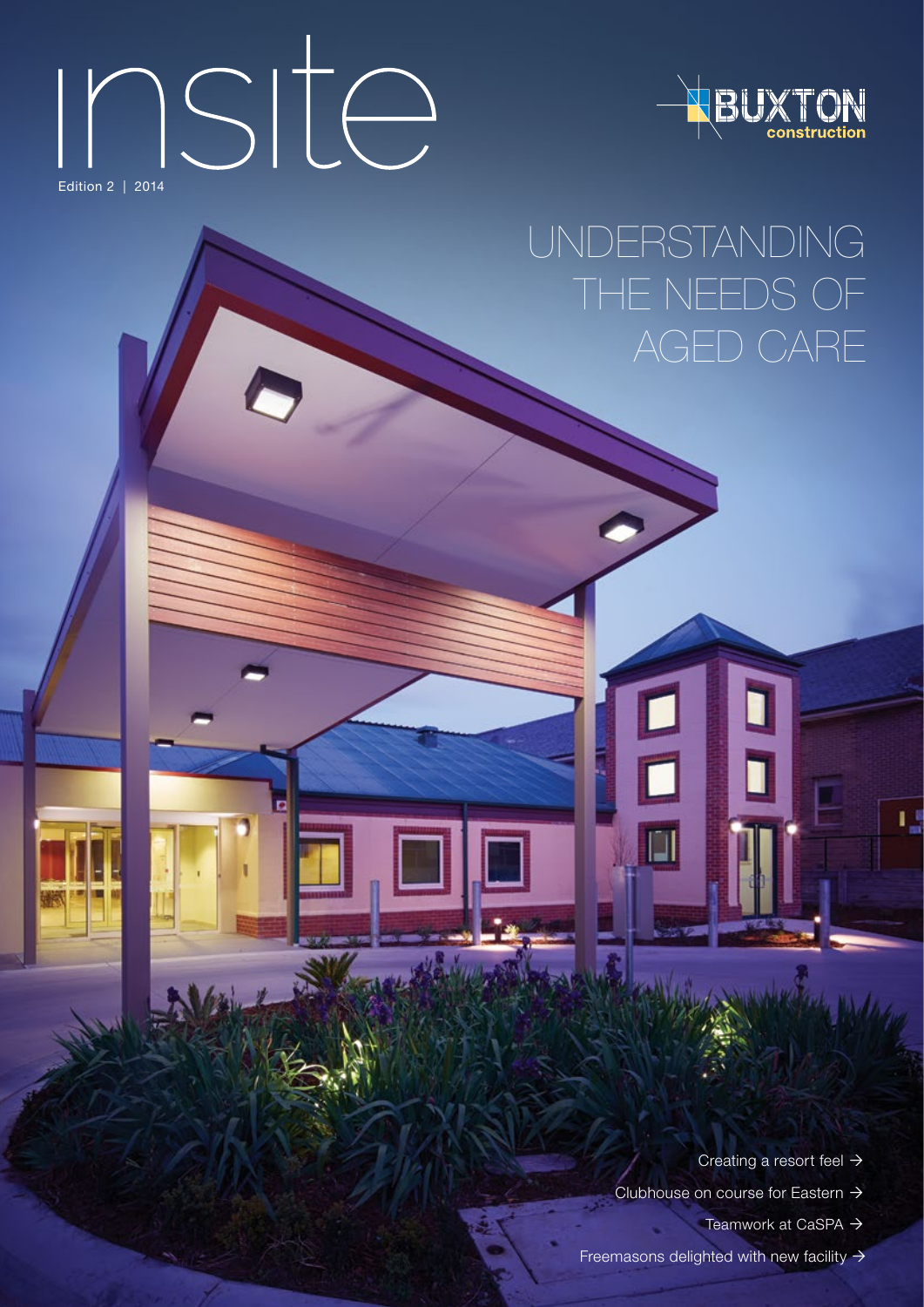# $=$ I $\cap$

consistently deliver the best quality outcome for each client – regardless of the dollar value, complexity or magnitude of their project.

So it's most rewarding when you not only achieve these goals but have your performance formally recognised within an industry characterised by fierce competition between its major players. Everyone at Buxton was delighted to receive a number of prestigious awards from the Australian Institute of Building and the Master Builders Association of Victoria (MBAV), the details of which appear on page 8. One of the more notable was the MBAV Specialist Contractors Collaboration Award for achievement of the highest assessment in estimating, contract, site operations, occupational health and safety, and financial management.

As Buxton steps up to projects in the above \$50 million category, this award is proof we possess the attributes pivotal to successfully operating at a higher level. It is much more than recognition of the dedication and experience of our team; the award also acknowledges the outstanding contribution of the many architects, consultants and sub-contractors who support us so well.

The award also speaks volumes for our client base who have collectively demonstrated faith in our competence and ability to consistently deliver a product that meets their exacting standards in every regard. This combined support and confidence in our ability to perform on larger and more complex projects – as we've demonstrated with the recent successful completion of the \$50 million stage 1 of Sandyhill Apartments – are crucial to the company's ongoing expansion.

We're truly grateful for this vote of confidence as it vindicates our longer term vision for Buxton Construction.

#### **Andrew Briggs**

Managing Director





### CLUBHOUSE ON COURSE F

Buxton is constructing Eastern Golf Club's clubhouse and golf academy – designed by Perrott Lyon Mathieson and project managed by Robert Luxmoore. Located in the Yarra Valley at Yering, Buxton provided valuable buildability and costing advice during the consultative design phase.

"Buxton worked hard to win the competitive tender and one of the key factors was their ability to deliver the quality finish the club is seeking," said Luxmoore's senior project manager John Eggleston. Securing Eastern Golf Club's \$11 million project is just the latest in a round of successful golf course constructions for Buxton, who have completed eight projects across Melbourne in recent years.

The clubhouse facilities are located on a single level which sits over a basement located below back of house areas to provide easy access to all service areas. In addition to all the standard features expected in a high quality golf clubhouse, Eastern Golf Club has cleverly incorporated separate function areas totalling 892 square metres which allow corporate events to be held without affecting members' use of club facilities.

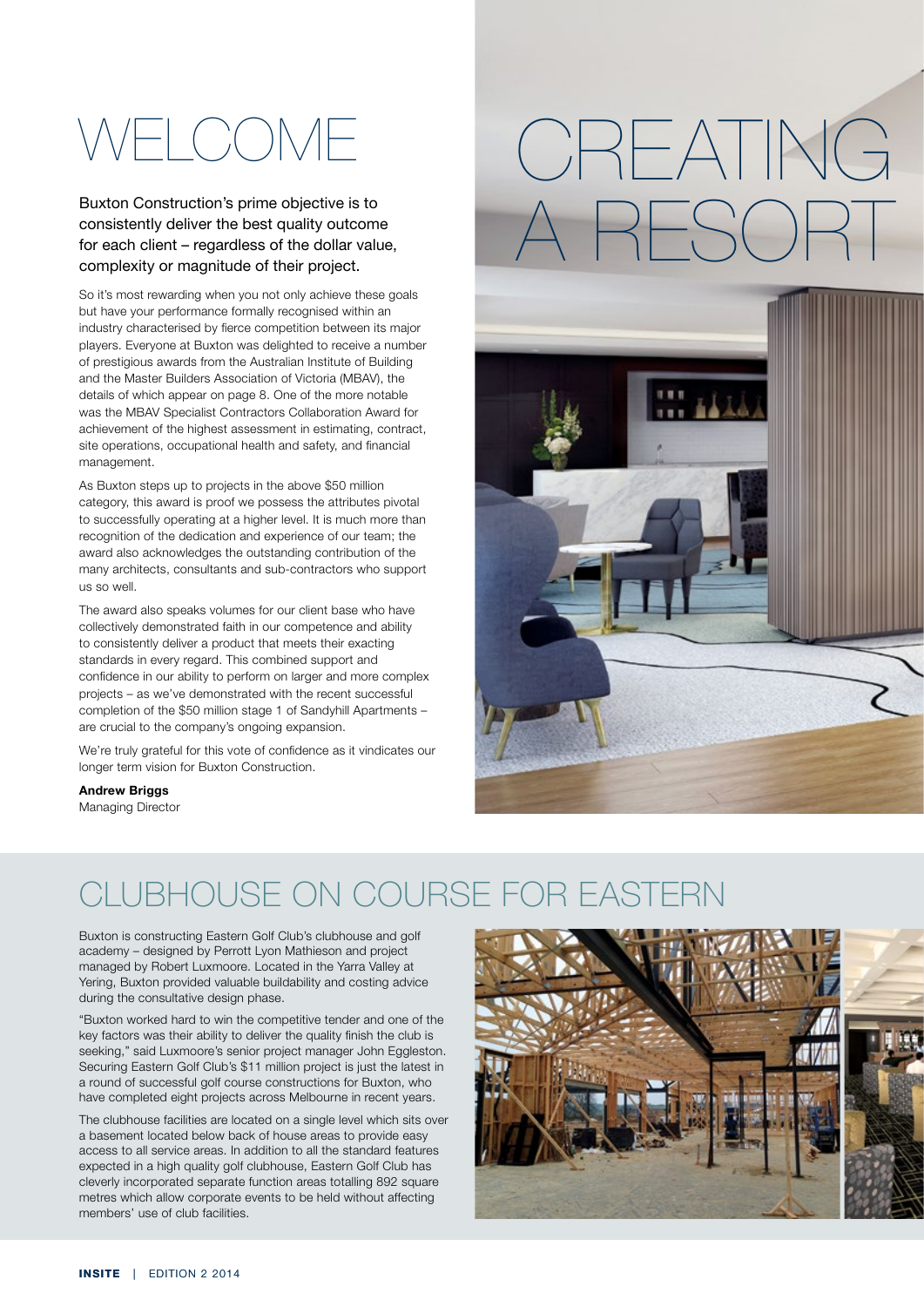

"Buxton is renowned for its quality work in the aged care sector and we have utmost confidence in their ability to meet the stringent standards that have been set for Hester."

– Anthony Delduca, Architect, Marchese Partners



Marchese Partners, architect for Hester Canterbury Aged Care, aims to create a facility that has more of a resort feel than traditional aged care facilities; appealing to residents and also welcoming to their children, grandchildren and friends. Marchese Melbourne principal Anthony Delduca says his firm was delighted Buxton Construction was the successful tenderer to build the \$18 million, 34 independent living units,

"We've got to know and respect Andrew Briggs and the Buxton team through another project we've been jointly working on and have seen first-hand their professionalism, spirit of co-operation and pragmatic approach to construction.

"Buxton is renowned for its quality work in the aged care sector and we have utmost confidence in their ability to meet the stringent standards that have been set for Hester." The three-level structure over a basement car park comprises 34 apartments that equal the quality finish of today's finest homes and feature furniture-grade joinery, stone bench tops, and premium Miele appliances.



"Buxton worked hard to win the competitive tender and one of the key factors was their ability to deliver the quality finish the club is seeking."

– John Eggleston, Senior project manager, Luxmoore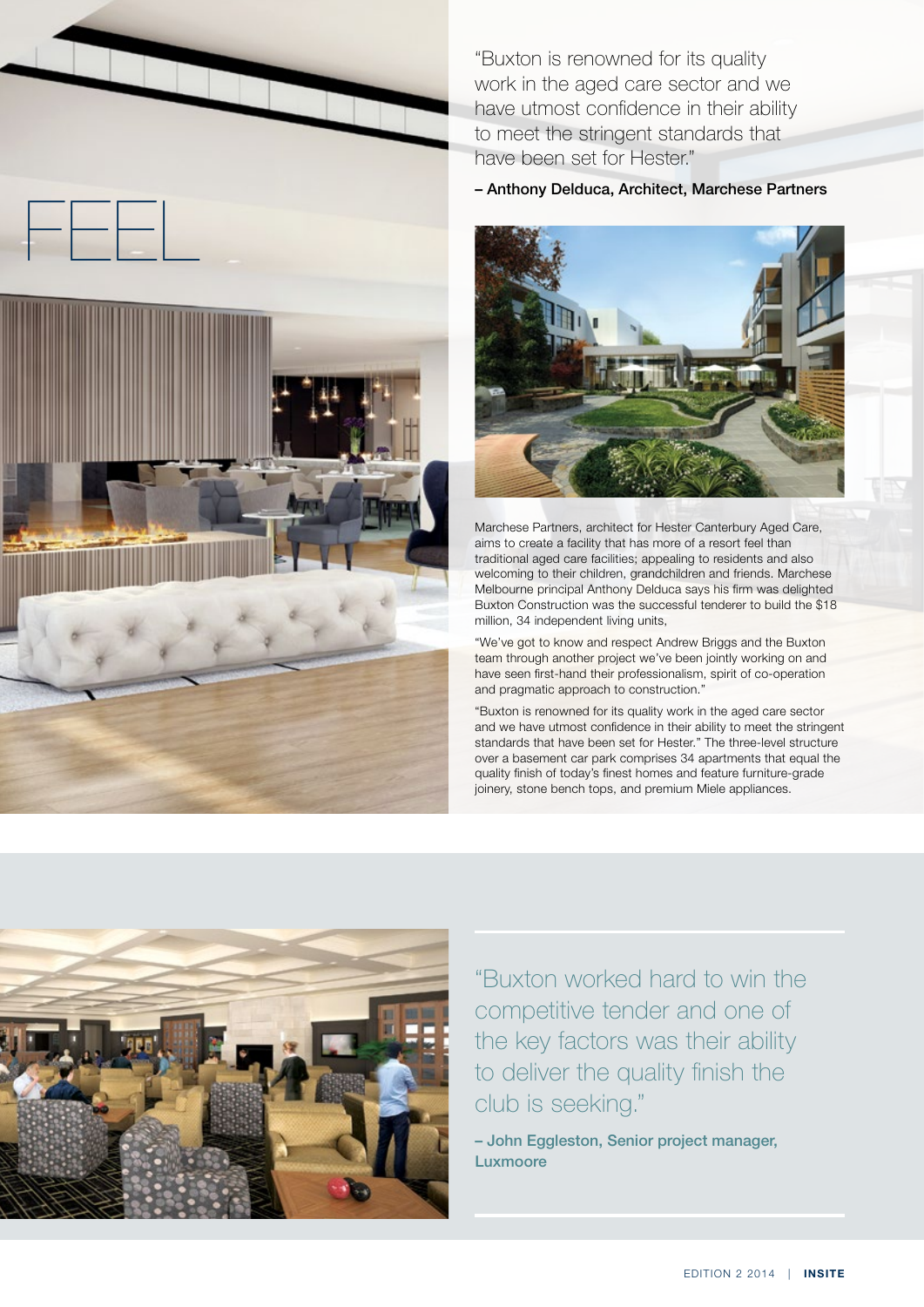# UNDERSTANDING THE NEEDS O

During the tender stage for major additions and alterations to their facility, Assisi Centre for Aged Care focused on appointing a construction company with a complete understanding of the specific skills required to work around older residents.

"It was a tricky process because Buxton had to work within the confines of a fully operational aged care facility. We were delighted with our decision to appoint them because they understood our needs and life went on over the last two years with very little disruption to our staff or residents," Executive manager Peter Staples said.

Now complete, the three-stage, \$21.3 million project involved constructing a new two-storey wing comprising 45 bedrooms with ensuites and an undercover car park to a section of the ground floor level, and refurbishing the existing 20-year-old hostel.

"Although the old hostel was gutted, Buxton made best use of anything that could be re-used to save on construction costs without compromising on quality and have delivered a high quality brand new interior."

Half the 90 residents occupying the original building were relocated upon completion of the new wing to allow the second stage – refurbishment of half the existing building – to be completed. Residents moved into the newly refurbished section to allow the remaining part of the original building to be upgraded, increasing capacity to150 beds.

The refurbishment includes renovated bedrooms complete with ensuites, a café, plaza theatre, hairdressing salon and a medical consulting suite.

"Our residents now have a place to call home they are really proud of with pleasant surroundings, modern amenities and, above all, their own bathrooms in the new sections," Peter Staples proudly observed.

"Although the old hostel was gutted, Buxton made best use of anything that could be re-used to save on construction costs without compromising on quality and have delivered a high quality brand new interior."

– Peter Staples, Executive manager, Assisi

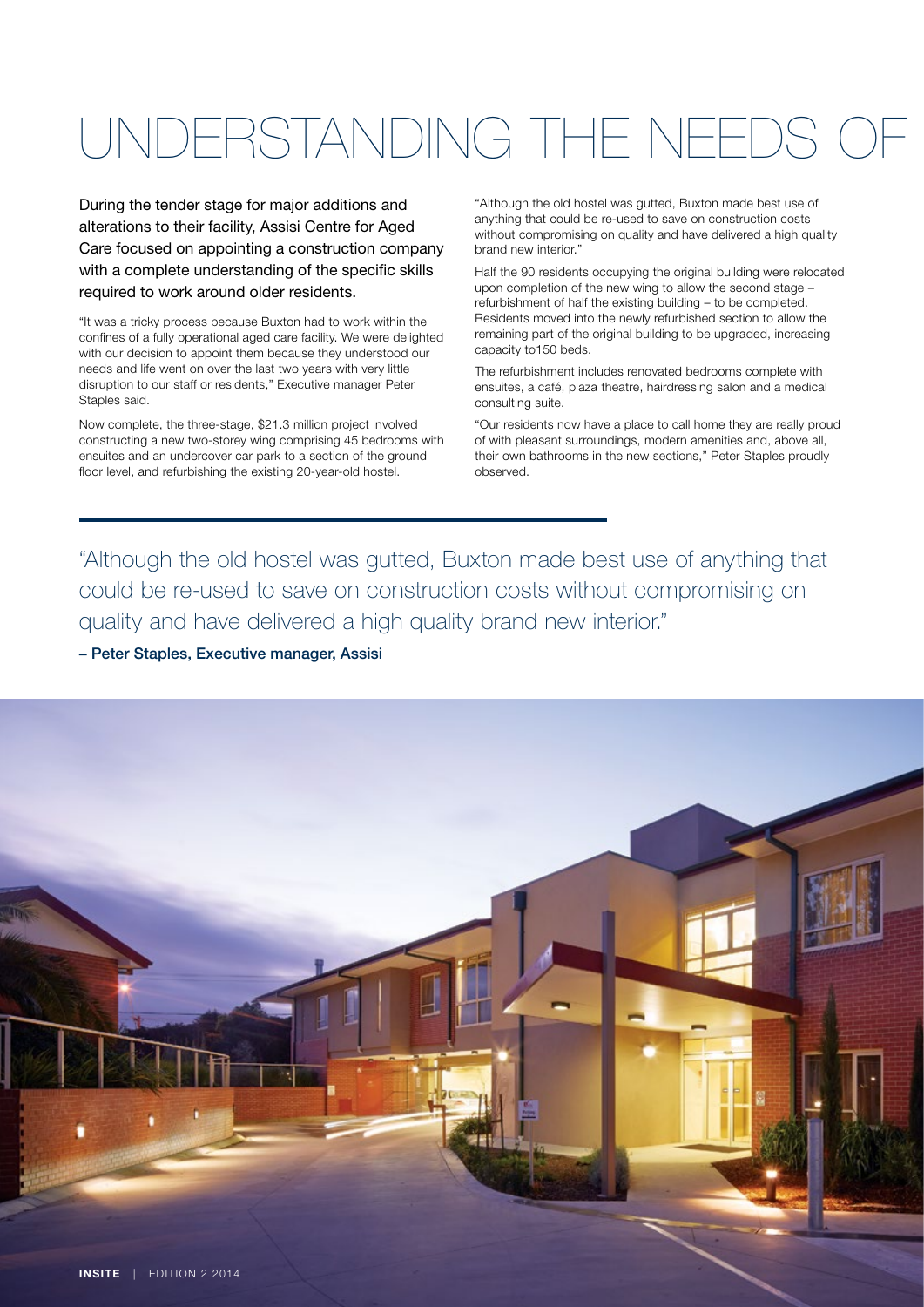# AGED CARE







### Top awards for Buxton

Buxton Construction featured prominently in the recent 2014 Australian Institute of Building (AIB) Professional Excellence Awards and Master Builders Association of Victoria (MBAV) Awards. Importantly, these awards recognise not only those companies that demonstrate professional excellence, but also the individuals themselves. We are proud of the depth of skills and experience within the Buxton team, and congratulate our colleagues for their achievements.

#### AIB Professional Excellence Awards

#### RSPCA Burwood East

Andrew Stapleton and Rob Marsh were recognized for professional excellence as project managers during the \$18 million, four-level construction and staged refurbishment of the RSPCA.

"Buxton was very easy to work with; they were exceptionally flexible and accommodating both before and during the construction phase, and totally committed to delivering a first class product." Barbara Bamford, Project architect, Bamford Dash.

#### Portsea Golf Club

Project managers Chris Loritsch and Jason Halliwell were recognised for their work on the \$9.5 million, two-level clubhouse and resort facility with 24 guest rooms.

"Buxton Construction played a pivotal role in the process, which I'm sure contributed significantly to the success of the project, and I have no hesitation recommending they be involved in projects from the pre-planning stage," Brian Mathieson, Perrott Lyon Mathieson.

#### AIB High Commendation

#### Bridge Inn Mernda

Daryl Marson and Ben Cavell received a high commendation for their project management throughout a 6.5 million restoration and additions of the 1890s heritage-listed hotel.

"Buxton showed great understanding of the project and a willingness to work closely with us to ensure the project was completed on time." Eddie Gauci, director of Benmara Pty Ltd (operator of Bridge Inn).

#### MBAV Excellence in Construction Awards

#### Specialist Contractors Collaboration Award

"For over four decades, Buxton Construction has grown to become a multi-faceted business focused on excellence in construction and enduring client and partner relationships. Buxton have demonstrated a consistently professional approach in their dealings with their specialist contractors through tendering, contracts, site operations, OH&S and financial dealings. They were the stand out nominee and their culture is both recognised and applauded by the Master Builders Specialist Contractor's Committee." MBAV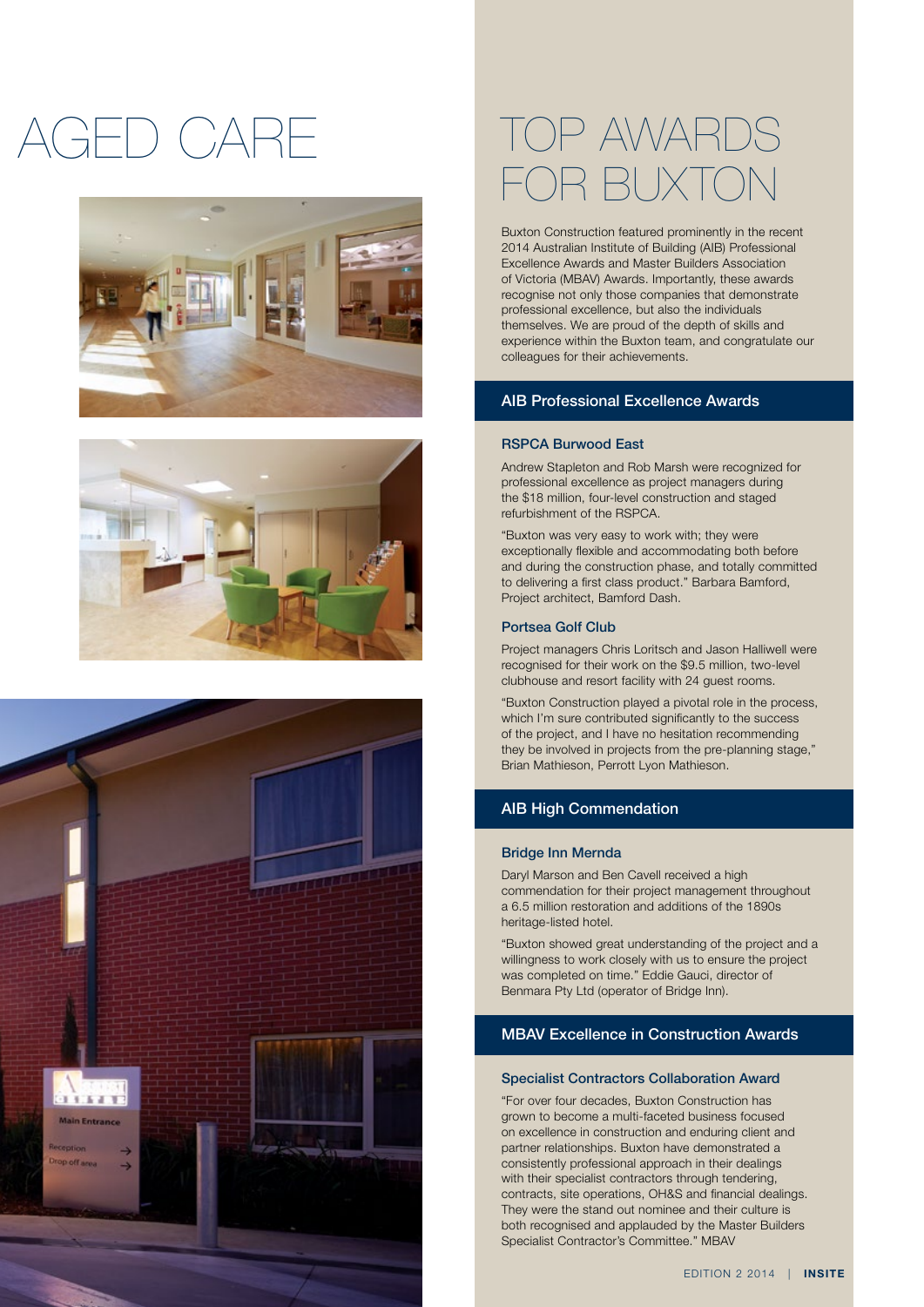## Teamwork  $\forall$  Case

Buxton Construction's senior on-site management team – project manager Andrew Stapleton and site manager Rob Marsh have been busy at CaSPA, a \$25.1 million, 146-bed aged care facility in South Melbourne.

#### What are your qualifications and how long have you been in the industry?

Andrew: I started as an apprentice carpenter and joiner then completed my Diploma in Building Construction. I've been in the industry for 37 years, 18 at Buxton.

Rob: I obtained a bricklaying apprenticeship at 16, then studied and qualified in building construction. I've been at Buxton for almost half of my 30 years in construction.

#### Which sectors have you worked in?

Andrew: I have covered nearly all sectors including local government, residential including multi-story refurbishment, hospitality, commercial, institutional, aged care, sports facilities, civil.

Rob: over the years I have worked on everything, but specifically high-rise apartments, aged care, sports facilities, institutional, residential.

#### In which roles?

Andrew: I started with Buxton in 1996 as a project manager, and am now responsible for the total management of CaSPA's new aged care facility.

Rob: I held a number of supervisory positions before becoming a site manager which I've been for 20 years.

#### What major projects have you been involved with?

Andrew: CaSPA , RSPCA Burwood East, Werribee Park Mansion Hotel including Shadowfax Winery and polo centre, Victorian Arts Centre, Queenscliff Harbour.

Rob: Hi Sense Arena, Delgany, Cerberus Naval Base, RSPCA Burwood East; a six-level residential and commercial complex in **Hawthorn** 



#### How does CaSPA compare with these for complexity?

Andrew: the site is exceptionally tight and located in a densely populated area so we need to meticulously manage noise, operating hours, deliveries and construction vehicles. We communicate with residents regularly to keep them updated and have had positive feedback.

Rob: the dollar value of a contract doesn't always reflect the complexity of a project which is the case with CaSPA. There are complicated heritage requirements, site access is restricted and the environmental, traffic management and construction issues are extremely challenging.

#### You've been with Buxton Construction for many years, your perspective on the company?

Andrew: our systems and processes are equal of any and we have a team of experienced professionals with the construction know-how for virtually any kind of project, regardless of size or dollar value.

Rob: the company has progressed significantly in my time here and it's rewarding to see it moving into larger, more complex projects such as the \$50 million Sandyhill Apartments.

"Following an extremely competitive tender, we were delighted to appoint Buxton Construction because they have an outstanding track record in this sector and a reputation for working closely with the client team to deliver quality outcomes." - Matt Benson, Project manager, McMullin Group

### McMullin Group has fine track record

Project manager for Hester Canterbury, McMullin Group Pty Ltd, is well qualified to co-ordinate the construction of a luxury independent living facility, having been involved with more than 25 aged care and retirement living projects over a number of years.

"We have been engaged in buildability and feasibility issues for Hester with the client, Boroondara Aged Services Society (BASS Care), since the project's inception," McMullin Group general manger Matt Benson said.

"Following an extremely competitive tender, we were delighted to appoint Buxton Construction because they have an outstanding track record in this sector and a reputation for working closely with the client team to deliver quality outcomes."

Established in 1999, McMullin Group is a full-service, end-toend property development and project management company with experience spanning the commercial, industrial, aged care, medical and retail business sectors.

McMullin Group regularly invests in business opportunities both within property-related developments and other businesses. It is also involved in project financing, property and asset management, and has a funds management arm.

"While we are heavily diversified within the property sphere, project management work on the client side accounts for about one-third of our core business and we have broad experience across many different construction sectors," Matt added.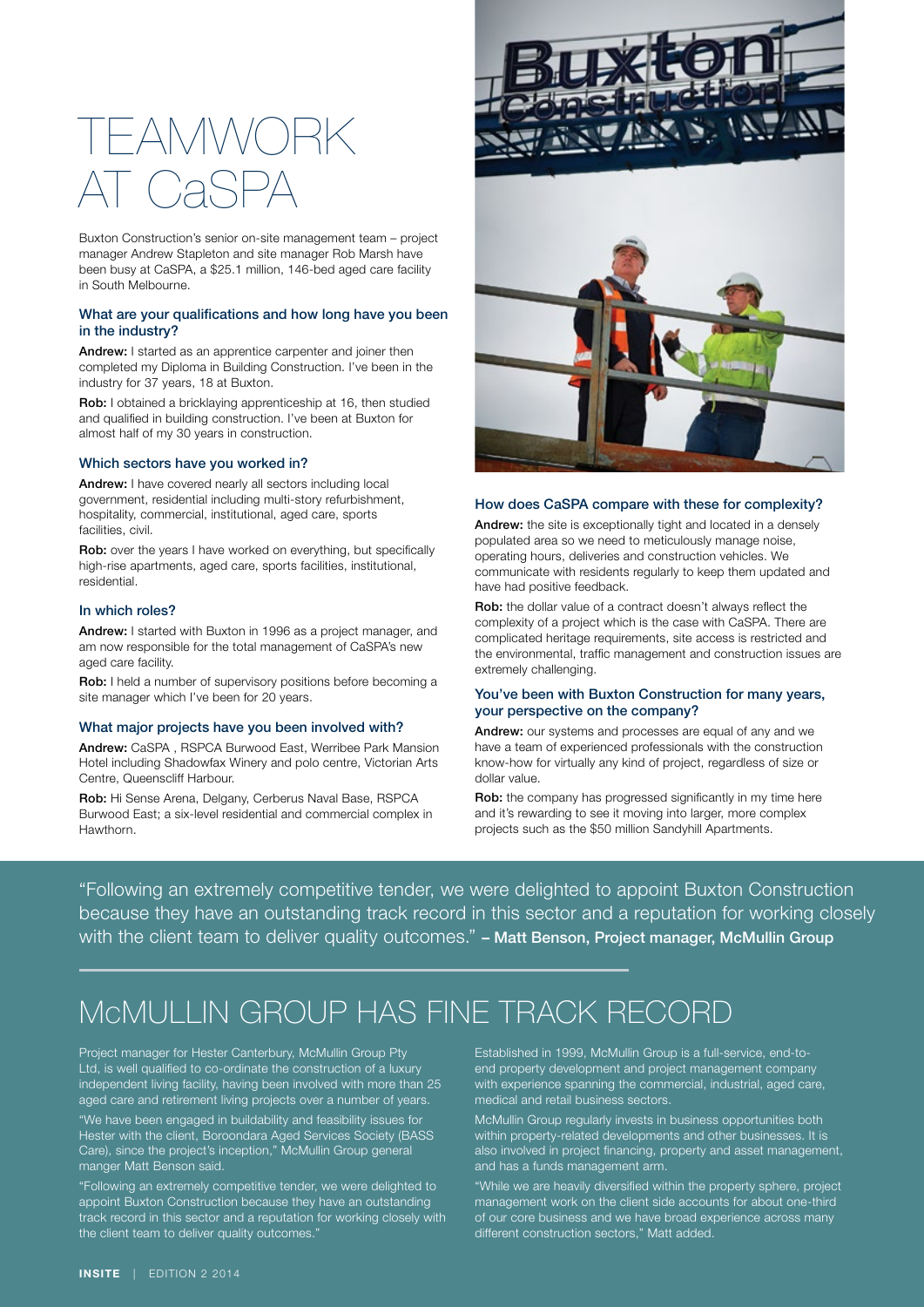## FFMASONS TH NEW FACILITY

Designed by the Buchan Group, the upper floors of an existing five-storey building in Box Hill have been converted into bespoke Freemason facilities and two function areas – including kitchens – with capacity for up to 120 seated guests each.

The project consisted of removing a large part of the existing concrete roof structure to make way for a high vaulted ceiling to one of the new lodge rooms. This complex task was completed during one of Melbourne's wettest winters while levels one and two remained occupied. Extreme care was exercised by the Buxton onsite team to ensure the safety of tenants and staff at all times and minimal disruption to their daily activities.

"Buxton Construction has delivered a top class Masonic Centre and community facility of which we are extremely proud. The meticulous attention to detail, scheduling and quality of the end product is a credit to Buxton," Freemason Grand Secretary Peter Henshall said.



"Buxton Construction has delivered a top class Masonic Centre and community facility of which we are extremely proud. The meticulous attention to detail, scheduling and quality of the end product is a credit to Buxton." – Peter Henshall, Freemason Grand Secretary